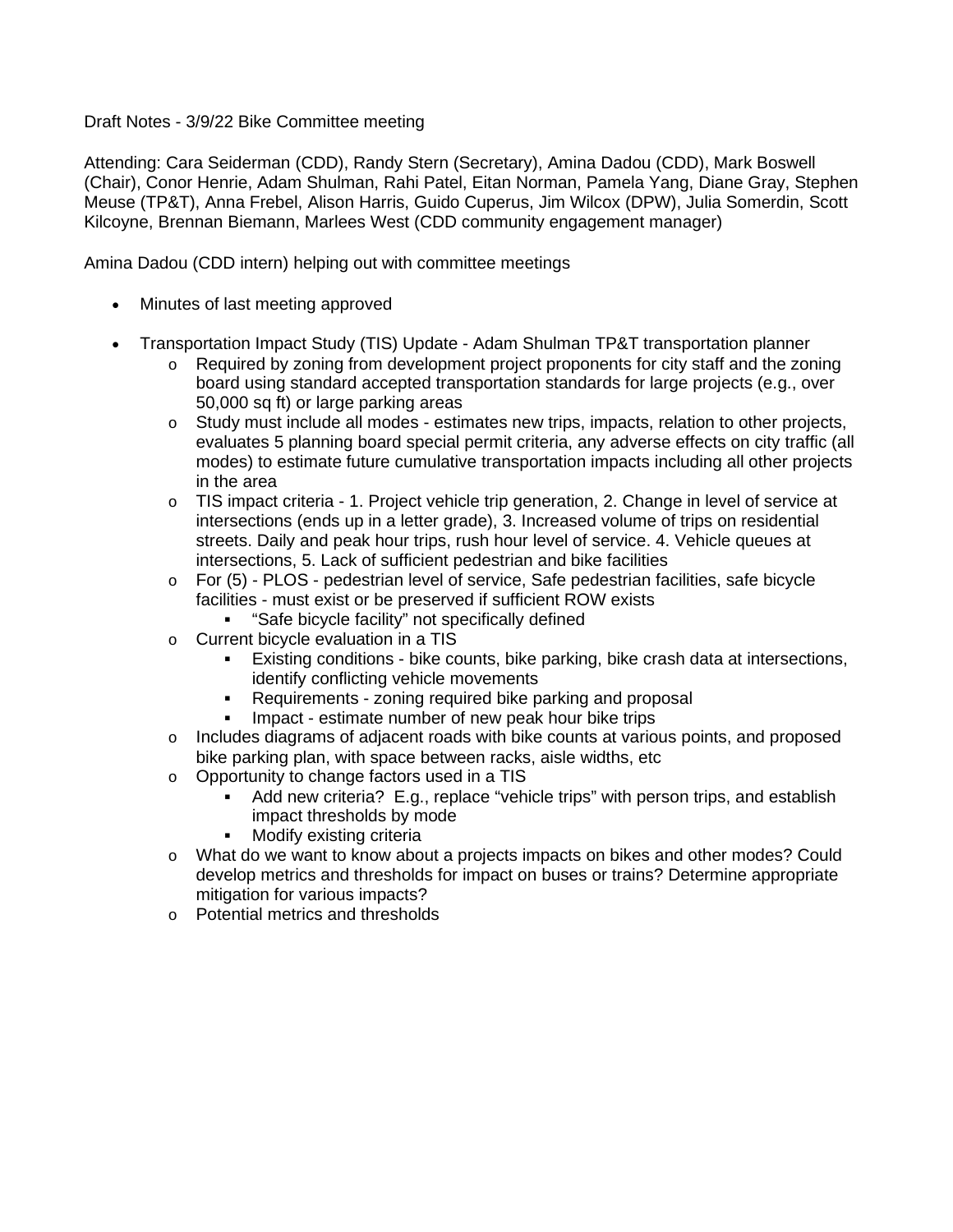| <b>Metrics</b>                      | <b>Low Impact</b>                                                                   | <b>Medium</b><br><b>Impact</b>               | <b>High Impact</b>                                                           | <b>Notes</b>                                                            |
|-------------------------------------|-------------------------------------------------------------------------------------|----------------------------------------------|------------------------------------------------------------------------------|-------------------------------------------------------------------------|
| # peak hr. bike trips               | < 20 bike trips                                                                     | 20-50 bike trips                             | >50 bike trips                                                               | But more bike trips is better<br>and "high impact" sounds<br>negative.  |
| Bikes level of<br>comfort (BLC)     | <b>BLC 1-2</b>                                                                      | BLC <sub>3</sub>                             | <b>BLC 4-5</b>                                                               | How far from the project site?                                          |
| Support for bike<br>infrastructure  | X% of project costs<br>toward bike<br>infrastructure.                               | Agree to<br>maintain bike<br>infrastructure. | No bike<br>infrastructure<br>commitments.                                    | Is the project adjacent to a<br>proposed separated bicycle<br>facility? |
| New auto trips on<br>biking comfort | < 60 peak hr. auto<br>trips                                                         | 60-120 peak<br>hour auto trips               | > 120 peak hour<br>auto trips                                                | More auto trips $=$ higher<br>impact on biking comfort.                 |
| Yes/No policy<br>question.          | Free bike parking.<br>Subsidize bike<br>repairs.<br><b>Bluebikes</b><br>Membership. | Discount on<br>bike repair.                  | Bike parking fee.<br>No subsidy for<br>bikes.<br>No Bluebikes<br>membership. |                                                                         |

# Potential Rike Metrics and Thresholds

- $O$ &A
	- $\circ$  Like the idea of thresholds for more review. Bike committee could review these thresholds and metrics again at future meeting after thinking about it more, eg. BLC to include # of crashes, vehicle speeds, Vehicles entering exiting? More truck traffic? More drop offs?  $\rightarrow$  High or medium bike impact  $\rightarrow$  review by bike committee? - A, BLC defined in bike plan, idea of threshold for requiring committee review is appealing. Cara will discuss with Adam.
	- $\circ$  Traffic models tend to overestimate # of new car trips but fewer people now driving? Eg old Kendall Sq estimates were 3X what has actually been seen. Estimates for bikes/peds even less developed. Can city figure out how accurate these are? - city tries to get them as accurate as possible, but hard to predict the future
	- o Who determines mitigation measures required? For transit, eg. require work with MBTA to improve service? A- usually mitigations recommended by traffic dept. To planning bd. Planning bd usually accepts the recommendations - they are typically reviewed with developer in advance. Not common for developer to work with MBTA.
	- $\circ$  BLC important including crashes (which are under reported). PTDM data is it publicly available?
	- $\circ$  BLC should focus on wide range of demographics. A it does, please see the Bike Plan definition -

[https://www.cambridgema.gov/Departments/communitydevelopment/2020bikeplanupdat](https://www.cambridgema.gov/Departments/communitydevelopment/2020bikeplanupdate) [e](https://www.cambridgema.gov/Departments/communitydevelopment/2020bikeplanupdate)

- $\circ$  Target bike plan targets and design for 10% of trips by bike now? Not high enough should be 20% or 30% for new development, so overall city level gets to 20% by 2030? A - Past 2 years has corrupted data, some metrics show blue bike trips have soared for example. Not sure where we really are right now. Need to push towards goals, but can't push too much based on speculation.
- If BLC would be decreased by a development, that could be a trigger for more review and mitigation required. Also, developer required rebuilding of streets must be tied to bicycle network vision.